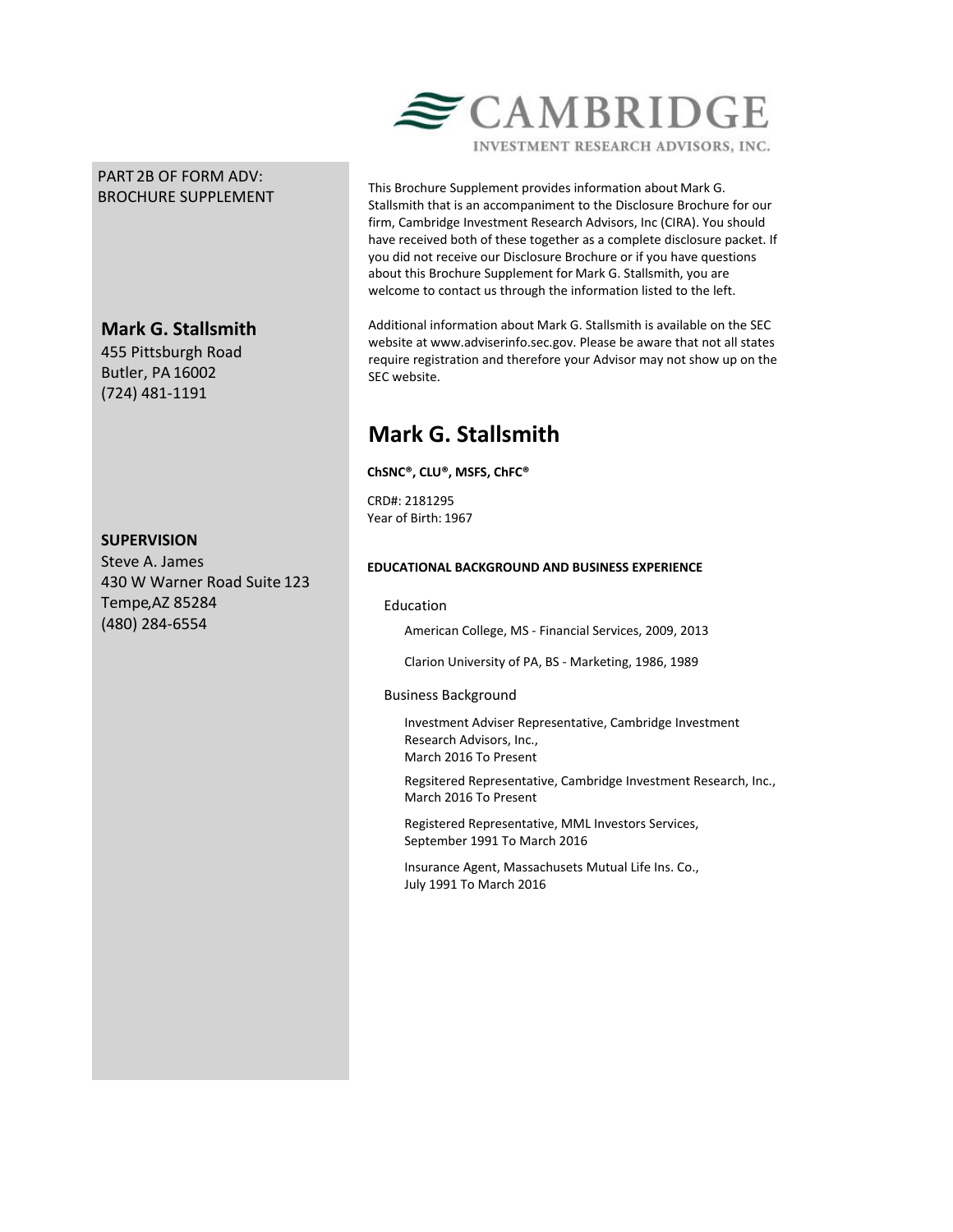#### **PROFESSIONAL DESIGNATIONS**

Your Advisor has achieved the designations below. If you would like additional information you may discuss with your advisor or visit the issuing entities website.

#### **ChFC®–Chartered Financial Consultant**

Those with the ChFC® designation have been prepared to meet the advanced financial planning needs of individuals, professionals and small business owners. The ChFC® is issued by The American College. The American College is accredited by the Commission on Higher Education of the Middle States Association of Colleges and Schools. The ChFC® is issued to professionals who have three years of full-time business experience with in the five years preceding the awarding of the designation. The designee is then required to complete nine (9) required and three (3) elective college-level courses from The American College. The required course of study includes insurance and financial planning, income taxation, planning for retirement needs, investments, and estate planning. The average study time to earn the ChFC® exceeds 450 hours. Designees must then pass a series of written examinations as well as attest and adhere to the The American College's Code of Ethics. In addition, the designee is required to complete 30 hours of continuing education every two years through The American College.

#### **ChSNC®–Chartered Special Needs Consultant**

The American College of Financial Services provides financial services professionals with the technical, collaborative and quantitative skills necessary to help clients with special needs through the Chartered Special Needs Consultant (ChSNC) designation. The designation is targeted as an advanced designation for experienced and dedicated planners who want to serve this market. In addition to completing the coursework - two self-study courses and one live webinar capstone - a ChSNC designation holder must meet professional and educational experience requirements. Designees must adhere to The American College's Code of Ethics and complete 30 hours of continuing education every two years through The American College's recertification program.

#### **CLU®–Chartered Life Underwriter**

CLU® stands for Chartered Life Underwriter and is awarded by The American College. The course of study involved in this designation provides in-depth knowledge on the insurance needs of individuals, business owners and professional clients.

The CLU® curriculum focuses on the role of planning for insurance needs. Pre-requisites require the designee to have three (3) years of full-time business experience within the five (5) years preceding the awarding of the designation. Designees must complete eight (8) or more college-level courses, five (5) required and three (3) electives, representing an average study time of 400 hours. Topics for required courses include insurance and financial planning, life insurance law, estate planning, and planning for business owners and professionals. Elective courses include advanced topics such as income taxes, group benefits, retirement planning, and health insurance. Designees are required to complete 30 hours of continuing education every two (2) years.

#### **DISCIPLINARY INFORMATION**

Mark G. Stallsmith has no legal or disciplinary events to report.

#### **OTHER BUSINESS ACTIVITIES**

In addition to serving as your investment advisory representative Mark G. Stallsmith is engaged in the following business activities:

CPA/Enrolled Agent/Tax Preparer/Accounting Services - Paradigm Point LLC DBA Caruso and Spencer CPA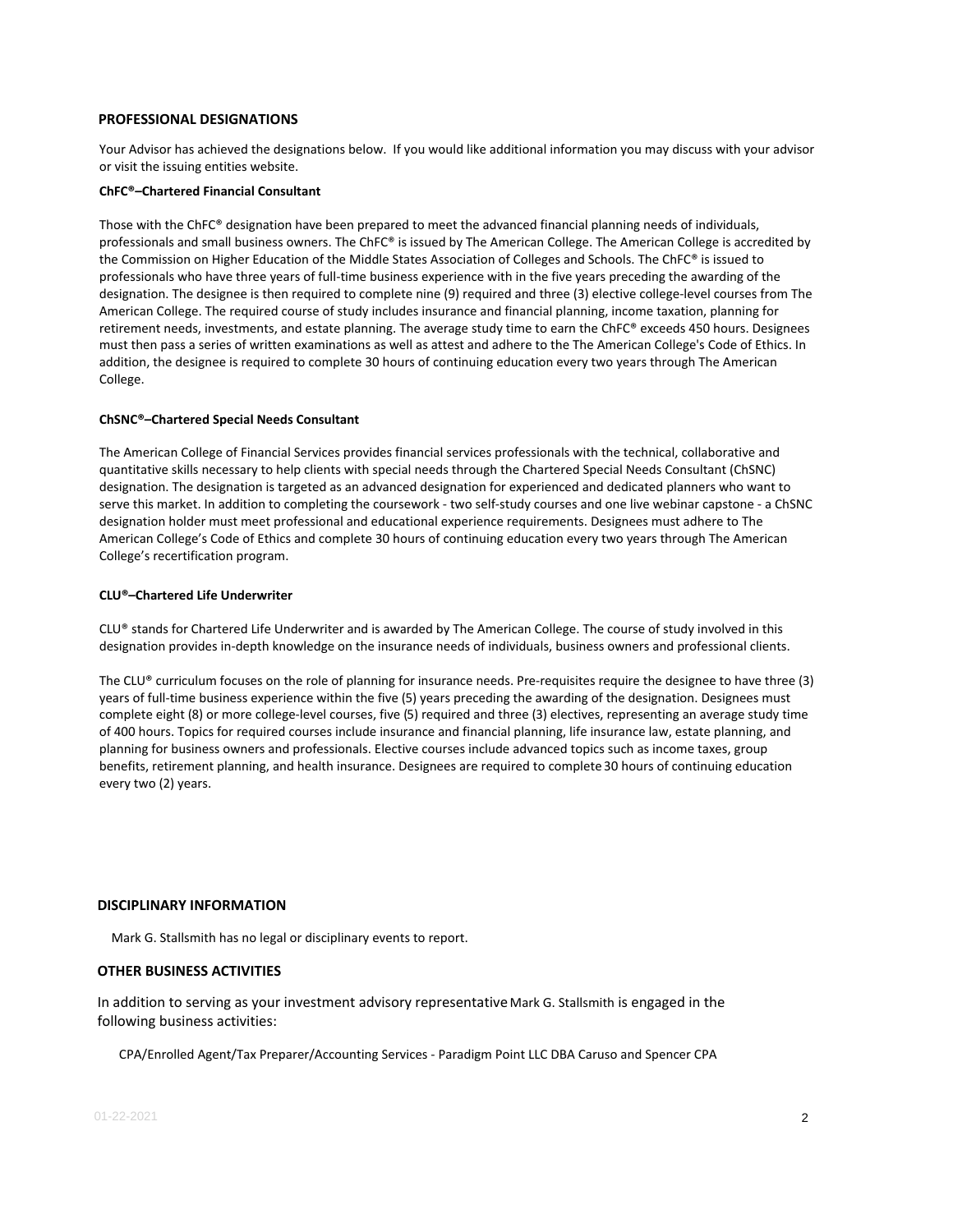Insurance Agent/Sales - Neishloss and fleming

Insurance Agent/Sales - Rupp Fiore

There are certain business activities in which an investment advisor representative can engage that present potential conflicts of interest. If applicable, additional disclosure relevant to your Advisor's outside business activities are outlined below. Please note that these are potential conflicts of interest and it is your Advisor's fiduciary duty to act in your best interest. If you have any questions about the disclosures please ask your Advisor as this is an opportunity to better understand your relationship and your Advisor's activities.

Your advisor is also a registered representative with Cambridge Investment Research, Inc.,("Cambridge") a registered securities broker/dealer, member of the Financial Industry Regulatory Authority (FINRA) and the Securities Investors Protection Corporation (SIPC). When acting as a registered representative of Cambridge, your advisor sells, for commissions, general securities products such as stocks, bonds, mutual funds, exchange-traded funds, and variable annuity and variable life products to advisory clients. Clients are not obliged to purchase or sell securities through Cambridge or their Advisor. However, if you choose to establish an account with your Advisor, it is important to understand that due to regulatory constraints, your Advisor must place all purchases and sales of securities products in commission-based accounts through Cambridge or other institutions approved by Cambridge.

The receipt of commissions creates an incentive for your Advisor to recommend those products for which they will receive a commission. Consequently, the objectivity of the advice rendered to clients could be biased. Your Advisor controls for this potential conflict of interest by discussing with clients their specific needs, the benefits and negatives of establishing a fee-based account through CIRA versus establishing a commission-based account through Cambridge Investment Research, Inc. and also the compensation arrangements under the different scenarios.

Certain mutual fund companies, as outlined in the fund's prospectus, pay 12b-1 fees. 12b-1 fees are considered marketing or distribution fees and come from fund assets, therefore, indirectly from client assets. With your managed accounts, 12b-1 (marketing and distribution) fees and trail earned will be credited to your account at the clearing firm whenever possible. When 12b-1 fees and trails are received by your Advisor Representative in his/her capacity as Registered Representative of Cambridge, the investment advisory fee will be lowered, or offset by that amount.

Your Advisor is independently licensed to sell insurance and annuity products through various insurance companies. When acting in this capacity, your Advisor will receive commissions for selling insurance and annuity products. Clients can choose any independent insurance agent and insurance company to purchase insurance products and are not obligated to purchase insurance products through your Advisor. Regardless of the insurance agent selected, the insurance agent or agency receives normal commissions from the sale. The receipt of compensation and other potential incentive benefits creates an incentive to recommend products to clients. At the time of any recommendations your Advisor will discuss the products, your needs and any compensation arrangements.

Your Advisor is an accountant or Certified Public Accountant (CPA) and if your Advisor determines that a client is in need of tax or accounting services, the client may be referred to your Advisor's accounting firm or practice. In addition, if accounting or tax clients of are in need of financial planning or other advisory services, your Advisor acting in their separate capacity as an accountant may refer or recommend investment services available through CIRA or Cambridge Investment Research, Inc. Clients are not obligated to use these accounting services, however, if they choose to do so, the client will be charged separately.

#### **ADDITIONAL COMPENSATION**

In addition to the description of other business activities outlined above, some Advisors receive additional benefits from CIRA when assets are held through investment management platforms offered by CIRA, which may include CIRA's CAAP program(also described in CIRA's Disclosure Brochure). The benefits received are in addition to the advisory fees received by your Advisor for serving as the investment advisor representative to the client's account. These benefits include but are not limited to discounts on performance reporting software and participation in conferences.

Certain product sponsors provide your Advisor with economic benefits as a result of your Advisor's recommendation or sale of the product sponsors' investments. The economic benefits received can include but are not limited to, financial assistance or the sponsorship of conferences and educational sessions, marketing support, incentive awards, payment of travel expenses, and tools to assist your Advisor in providing various services to clients. These economic benefits may be received directly by your Advisor or indirectly through CIRA and/or Cambridge Investment Research, Inc. who